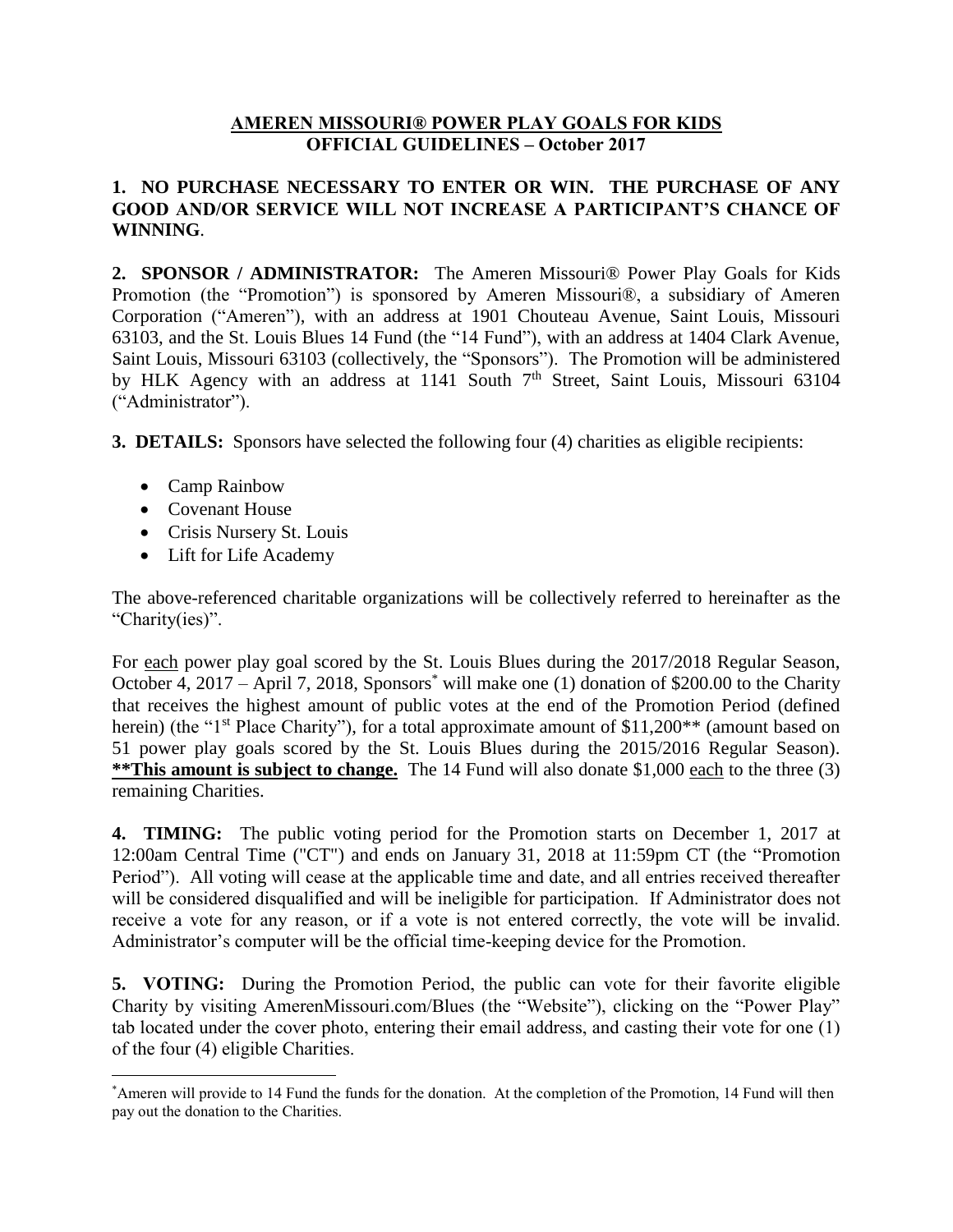**Limit: one (1) entry per email address per day is permitted.** If multiple votes are submitted by any single individual in the same day, only the first vote received by Administrator (as determined by the Administrator) will be entered into the Promotion. Any votes that were cast with the use of any device or artifice in order to be entered multiple times will be disqualified, in Sponsors' and/or Administrator's discretion. Automated votes are prohibited, and any use of automated devices will cause disqualification. All votes will be deemed to have been submitted by the holder of the email from which it was sent. For these purposes, an email shall mean the primary person who is assigned to such email by the Internet access provider, online service provider, or other organization responsible for assigning email addresses for the domain associated with such email account. Administrator and Sponsors are not responsible for, and shall not be liable for late, lost, misdirected, unsuccessful, or illegible votes for any reason. Administrator and Sponsors reserve the right in their sole discretion to reject any vote for failure to fully comply with these Official Guidelines. All votes become the sole property of Sponsors, and none will be returned.

**6. DONATION:** The Sponsors will make four (4) total donations, one (1) to each of the eligible Charities, as follows:

- $\bullet$  1<sup>st</sup> Place Charity will receive two hundred dollars (\$200.00) for each power play goal scored by the St. Louis Blues during the 2017/2018 Regular Season, October 4, 2017 – April 7, 2018 (the "1<sup>st</sup> Place Donation"). The 1<sup>st</sup> Place Donation will be made in one (1) lump sum payment after the conclusion of the 2017/2018 Regular Season.
- The three (3) remaining Charities will each receive one thousand dollars (\$1,000.00) total.

Approximate value of all donations made will be \$13,200\* (amount based on 51 power play goals scored by the St. Louis Blues during the 2015/2016 Regular Season). **\*This amount is subject to change.**

The reporting and payment of all tax liabilities incurred by any Charity as a result of the Promotion, including but not limited to federal, state, and local income taxes, is the sole responsibility of the Charity. All federal, state, and local laws and regulations apply. Each Charity is solely responsible for all other fees or costs associated with the donation received, regardless of whether it, in whole or in part, is used. The Charity may be required to complete certain tax documents for the value of the donation and return it to the 14 Fund. The donation is made AS IS and WITHOUT WARRANTY OF ANY KIND, expressed or implied, including, without limitation, any implied warranty of merchantability or fitness for a particular purpose. The Charity may waive its right to receive the donation. No substitution of the donation will be permitted, except by Sponsors, which may substitute a donation of equal or greater value if the advertised original donation becomes unavailable. The donation is non-assignable and nontransferable.

**7. DETERMINATION OF WINNER:** All eligible votes received during the Promotion Period will be tallied by the Administrator on or about February 4, 2018. In the event of a tie for the 1st Place Charity, the recipient of the 1st Place Donation will be selected by a qualified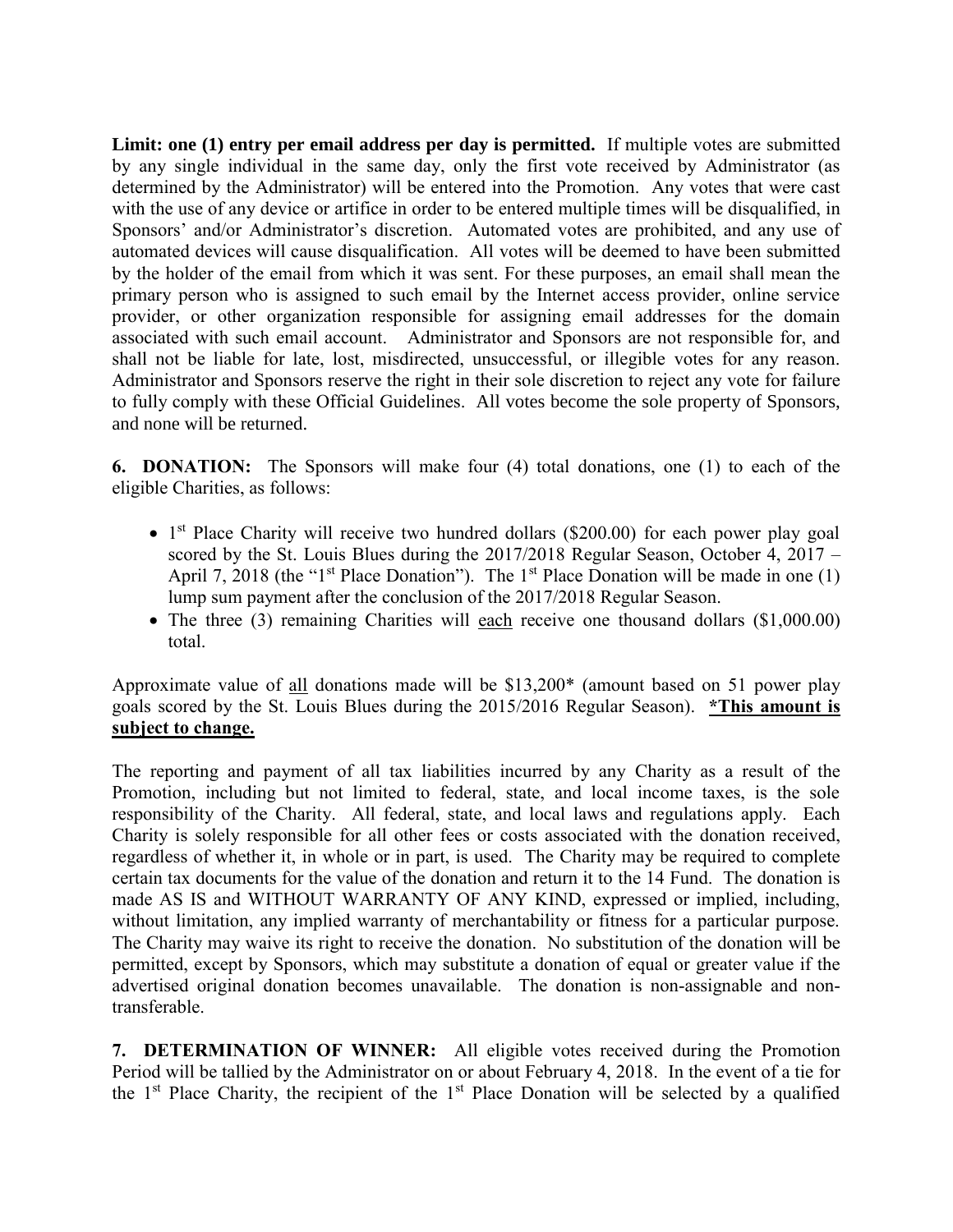judging panel of Sponsors' representatives based upon the extent of interaction and involvement the tied Charities have had with the Promotion, including without limitation, promoting the Promotion via social media, in public, etc. Sponsors and/or Administrator reserve the right not to award the donation(s) in the event that an insufficient number of entries are received, as determined by the Sponsors and/or Administrator in their sole discretion. The Sponsors' and Administrator's decisions in connection with all matters concerning the Promotion shall be final and binding.

**8. NOTIFICATION OF VOTING RESULTS:** The charities will be notified of the voting results by email on or about February 4, 2018. Sponsor is not responsible for, and shall not be liable for late, lost, misdirected or unsuccessful efforts to notify the Charity, or for any change of the Charity's contact information. Upon donation forfeiture, no compensation will be given.

**9. DELIVERY OF DONATION:** The donation will be mailed on or by July 1, 2018]. The charities will have until April 15, 2018 to sign an affidavit of eligibility, a liability release, a publishing rights release, and/or a publicity release (where permitted by law), and/or complete tax documents, if applicable. If the executed release or tax forms are not received on or by April 15, 2018, or in the event of otherwise non-compliance with these Official Guidelines, the donation may be forfeited and granted to the Charity with the next highest amount of votes.

**10. LIMITATION OF LIABILITY:** By participating in this Promotion, all charities agree to these Official Guidelines and all eligibility requirements and all decisions of Sponsors. **BY PARTICIPATING IN THIS PROMOTION AND/OR ACCEPTING THE DONATION, ALL CHARITIES AGREE THAT THE SPONSORS**, **AND ALL OF THEIR RESPECTIVE OFFICERS, DIRECTORS, EMPLOYEES, REPRESENTATIVES AND AGENTS (COLLECTIVELY, ITS "REPRESENTATIVES"), WILL HAVE NO LIABILITY WHATSOEVER FOR, AND WILL BE HELD HARMLESS FOR, ANY LIABILITY, CLAIMS, INJURY, LOSS, OR DAMAGE OF ANY KIND, DUE IN WHOLE OR IN PART, DIRECTLY OR INDIRECTLY, INCLUDING WITHOUT LIMITATION, CLAIMS ARISING OUT OF PERSONAL INJURY, DEATH, PROPERTY DAMAGE, CLAIMS ARISING OUT OF THE CHARITY'S PARTICIPATION IN THIS PROMOTION OR THE ACCEPTANCE, POSSESSION, USE OR MISUSE OF THE PRIZE, CLAIMS BASED ON INTELLECTUAL PROPERTY RIGHTS, PUBLICITY RIGHTS, PRIVACY, OR DEFAMATION, OR CLAIMS BASED ON THE NEGLIGENCE OF SPONSOR.** Sponsor is not responsible if the Promotion cannot take place or if any donation cannot be awarded due to acts of war, natural disasters, weather or acts of terrorism, or any other acts or events beyond its control. Charities further agree that Sponsors are not responsible for: 1) any incorrect or inaccurate information, whether caused by the charities, printing errors, or by any of the equipment or programming associated with or utilized in the Promotion; 2) technical malfunctions or failures of any kind, including without limitation, malfunctions, interruptions, traffic congestion, or disconnections in the telephone network, computer online system, computer dating mechanism, computer equipment, software, servers, providers, or any combination thereof; 3) unauthorized human intervention in any part of the Promotion, including theft, destruction, or unauthorized access to, or alteration of, entries; 4) technical or human error which may occur in the administration of the Promotion or the processing of the entries; or 5) any injury, damage, or loss to persons or property which may be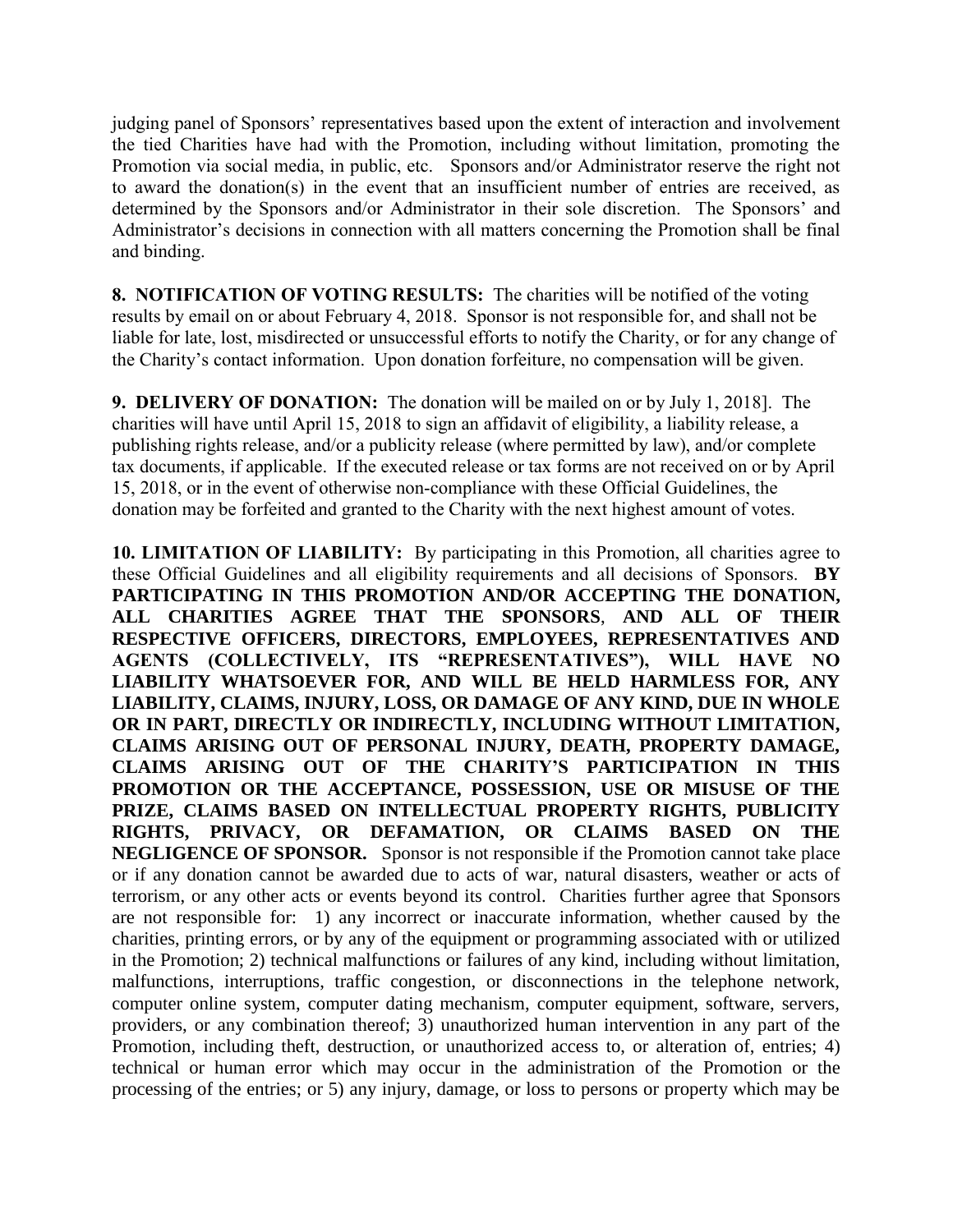caused, directly or indirectly, in whole or in part, from participant's participation in the Promotion, or receipt, possession, acceptance, and/or use or misuse of any donation.

**11. DISCLAIMER:** If for any reason the Promotion is not capable of running as planned, including due to infection by computer virus, bugs, tampering, unauthorized intervention, fraud, technical failure, human error or any other causes beyond the control of the Sponsors that corrupt or affect the administration, security, fairness, integrity, or proper conduct of the Promotion, Sponsors reserve the right, in their sole discretion, to disqualify any Charity (and all of its votes) that tampers with the voting process, and to cancel, terminate, modify or suspend the Promotion, or any portion thereof. In the event of early termination or cancellation of the Promotion, Sponsors may award recognition to a winner based on the number of eligible votes received prior to termination or cancellation. **CAUTION: ANY ATTEMPT BY A CHARITY TO DELIBERATELY DAMAGE ANY WEB SITE OR UNDERMINE THE LEGITIMATE OPERATION OF THE PROMOTION MAY BE A VIOLATION OF CRIMINAL AND CIVIL LAWS, AND SHOULD SUCH AN ATTEMPT BE MADE, SPONSORS RESERVE THE RIGHT TO SEEK DAMAGES FROM ANY SUCH ENTITY TO THE FULLEST EXTENT PERMITTED BY LAW.** 

**12. RELEASE: BY PARTICIPATING IN THIS PROMOTION, EACH ELIGIBLE CHARITY ACKNOWLEDGES THAT DETAILS OF ITS PARTICIPATION MAY BE USED IN SPONSORS' ADVERTISING AND MARKETING MATERIALS, IN SPONSORS' SOLE DISCRETION.** Specifically, by participating in the Promotion and/or accepting the donation, the charities agree that the Sponsors and their Representatives, and those acting under the authority of the Sponsors or their Representatives, may use (or refrain from using) information about the Charity (including but not limited to name, (including trademarks, trade names, and copyrights), biographical information, pictures, video, and/or any other digital representations thereof, for any and all advertising and promotional purposes in any and all media now known or hereafter invented (including but not limited to digital and print media) without territorial or time limitations and without further consideration, at the sole discretion of the Sponsors, unless prohibited by law, without notice to the Charity. The Charity will have no right of approval, no claim to any compensation, or no claim arising out of the use, alteration, distortion, or illusionary effect or use in any composite form of the Charity's name, biographical information, pictures, video, or any other digital representations thereof.

**13. GOVERNING LAW AND JURISDICTION:** Except where prohibited, all participants agree that: 1) any and all disputes, claims, and causes of action arising out of or in connection with the Promotion or any donation awarded shall be resolved individually, without resort to any form of class action, and exclusively by a state or federal court having venue in Saint Louis City, Missouri; 2) any and all claims, judgments, and awards shall be limited to actual out-of-pocket costs incurred, including costs associated with entering this Promotion, if any; and 3) under no circumstances will participant be permitted to obtain awards for, and participant hereby waives all rights to claim, indirect, punitive, incidental, and consequential damages and any other damages, other than for actual out-of-pocket expenses, and any and all rights to have damages multiplied or otherwise increased. All issues and questions concerning the construction, validity, interpretation, and enforceability of these Official Guidelines, or the rights and obligations of the participant and the Sponsors in connection with the Promotions, shall be governed by, and